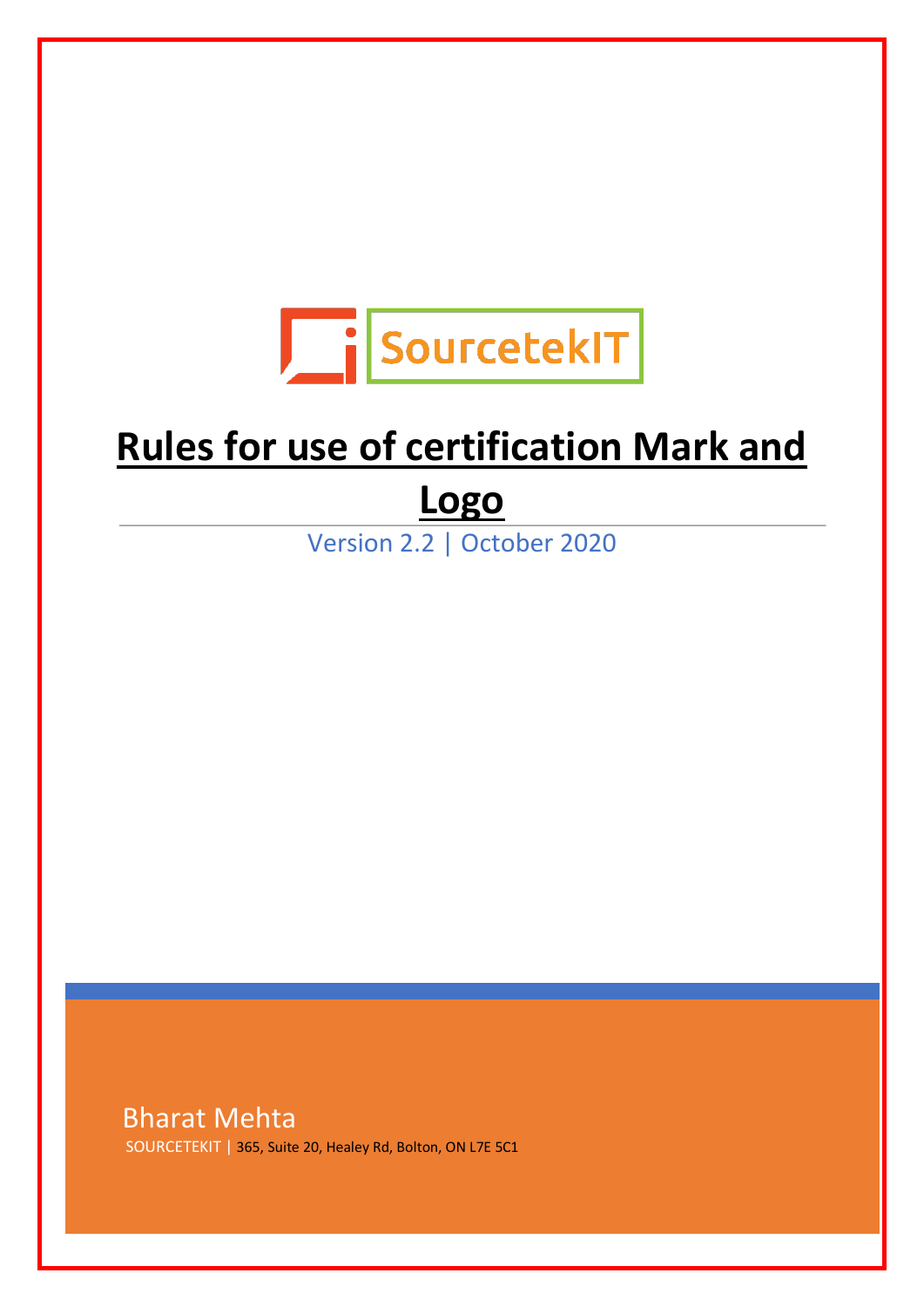| SourcetekIT                                              | Rules for use of Certification Mark and logo |
|----------------------------------------------------------|----------------------------------------------|
| <b>Document Name</b>                                     | Rules for use of Certification Mark and Logo |
| <b>Document Version</b>                                  | 2.1                                          |
| Date issued                                              | 09 June 2019                                 |
| <b>Last Update Date</b>                                  | 15 October 2020                              |
| <b>Submitted/Issued By</b>                               | <b>Bharat Mehta</b>                          |
| <b>Updated By</b>                                        | <b>Bharat Mehta</b>                          |
| Organization                                             | SourcetekIT                                  |
| <b>File Control No.</b>                                  | ICT-(HR)-CML 2019/Doc. 2.2                   |
| Department-(Sub-Department)-Policy<br>YYYY/ Doc. Version |                                              |
| <b>Place</b>                                             | Toronto                                      |
| <b>Authorized Signatory</b>                              | <b>Nitin Pattu</b>                           |
| <b>Signature</b>                                         |                                              |

#### **ICT: Information and Communication Technology**

Confidential and Proprietary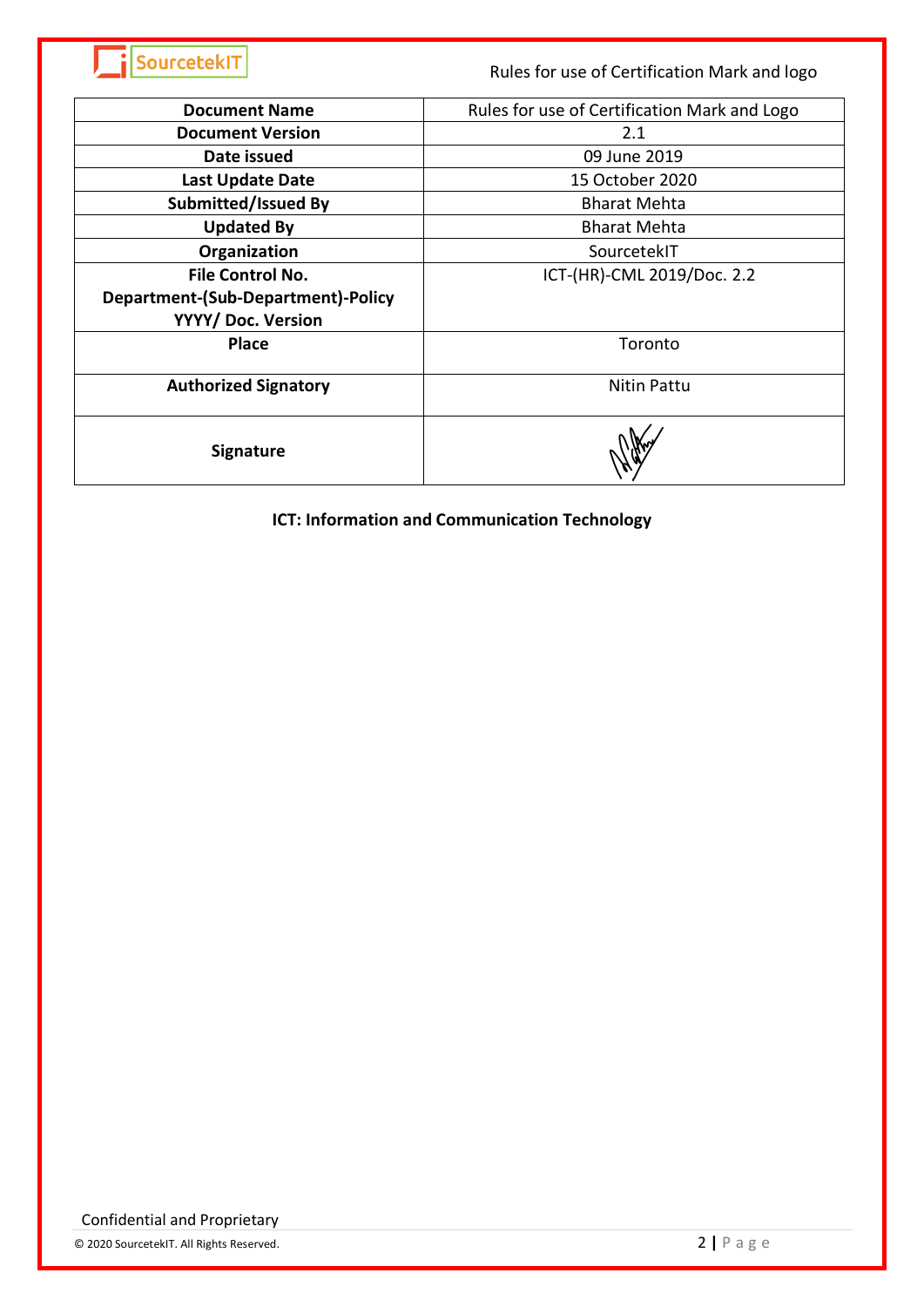### Rules for use of Certification Mark and Logo

#### Rules governing use of Certification and Accreditation Mark (ANAB/SCC/ISED)

SOURCETEKIT inform the authorized authority to issues marks corresponding to the relevant standard for which approval has been given, by way of a current Certificate of Registration. The certification mark used must correspond to the standard against which the company has been audited and achieved registration (i.e. CyberSecure Canada or ISO 27001).

**NOTE:** Any misuse of marks may result in withdrawal of certificates.

Further information is contained in SOURCETEKIT's Rules of Registration.

To ensure that the correct markings are used the following rules shall be observed by all companies who receive certification through SOURCETEKIT:

- 1. The marks shall be displayed only in the appropriate form, size and colour detailed in this Section.
- 2. The organisation's certificate number is printed under the mark.
- 3. When the mark is printed on an unfolded portion of A4 size stationery, it shall be displayed in a size no larger than 30 mm high. On larger portions of unfolded stationery, the size may be proportionately increased.
- 4. Accreditation marks shall normally have a minimum height (excluding the certificate number) of 20 mm. Any enlargement or reduction shall retain the same proportions as those of the masters. The accreditation mark and the certificate number shall be considered as a single entity for purposes of enlargement or reduction.
- 5. In exceptional circumstances, which are usually dictated by reason of space limitation or cost, the marks may be reproduced at a reduced height, provided that irrespective of the height of reproduction, the mark must be legible, with no infilling.
- 6. Embossed, relief, or die-stamped versions may be used. The marks may be reproduced as water marks.
- 7. Electronic reproduction of the marks is permitted (including Internet web sites) provided that the requirements are met and
	- the organisation's certificate number is printed under the mark
	- the mark is reproduced so that infilling does not occur
	- degradation and/or distortion of the mark graphic is avoided
	- computer files of the marks shall be prepared from mark masters. Redrawn approximations may not be used.
- 8. Reversed-image versions of the accreditation marks are available, and artwork masters are available on request. The organisations' certificate number shall be printed centrally underneath the accreditation mark. All other conditions for use of accreditation marks apply to these versions.
- 9. Accreditation marks / logo shall not be used in any way that might mislead the reader about the status of a certified organisation, activities outside the scope and imply that product, process or service is certified. Holders of Certificate shall not make, use or permit any misleading statement and certification document.

10. Holders of certificates issued by SOURCETEKIT may use the appropriate mark in the manner

#### Confidential and Proprietary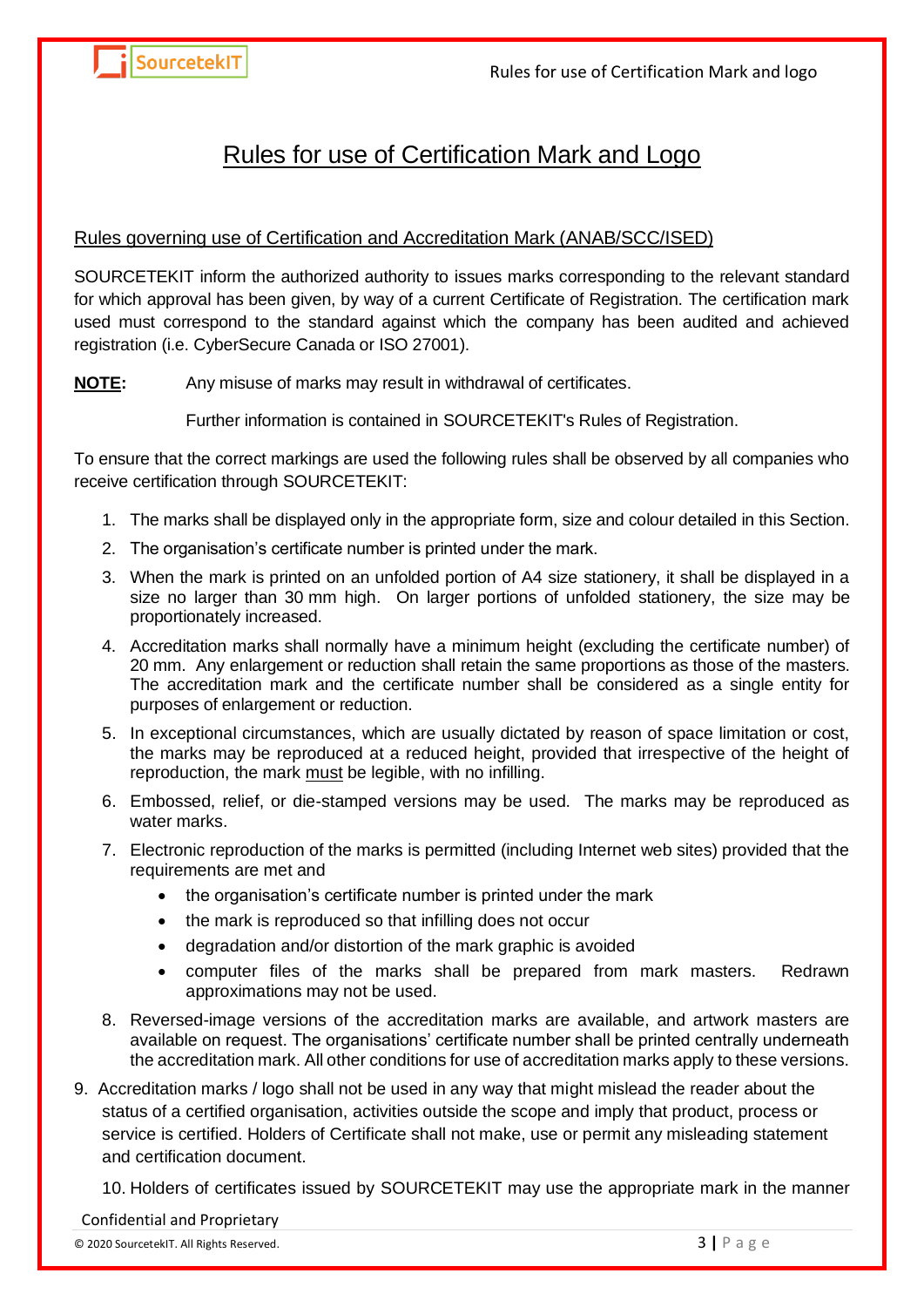## **SourcetekIT** Source EXT EXT Rules for use of Certification Mark and logo

prescribed, on stationery and publicity material or other items relevant to their certificate. The accreditation mark shall always be used in conjunction with the SOURCETEKIT Shield. Holders of accredited certificates may use the SOURCETEKIT Shield without accreditation mark if they wish.

- 11. Holders of certificates should not use its certification in such a manner that would bring the certification body and / or system into disrepute and loose public trust.
- 12. The term 'publicity material' shall not include notices, labels, documents or written announcements affixed to or otherwise appearing on goods or products, unless the goods or products have been manufactured under an accredited product conformity scheme. This restriction shall also apply to primary (e.g. blister packs) packaging, promotional products and test certificates / certificate of analysis.
- 13. Upon suspension or withdrawal of its certification, the use of SOURCETEKIT / ANAB/ SCC mark or logo shall be discontinued from all advertising matter, stationery etc that contains a reference to certification. The use of logo on all stationer / advertising material shall be amended if the scope of certification is reduced.
- 14. Upon reduction in scope, advertising matter shall be amended.

#### **OTHER RESTRICTIONS ON THE USE OF THE MARKS**

- 1. The accreditation marks shall not be displayed on vehicles, except in publicity material containing an accreditation mark as part of a larger advertisement, provided the mark is used in the publicity material in accordance with the conditions detailed elsewhere in this information sheet.
- 2. The accreditation marks shall not be displayed on buildings and flags.
- 3. Accreditation marks may be displayed on internal walls and doors, and on exhibition stands.
- 4. Accreditation marks shall not be used in such a way as to suggest that SOURCETEKIT or ANAB or SCC has certified, or approved, any product or any service supplied by a licensee of a mark, or in any other misleading manner.
- 5. Accreditation marks shall not be used in such a way as to imply that ANAB or SCC accepts responsibility for activities carried out under the scope of accreditation and/or certification.
- 6. All quotations for work that contain an accreditation mark shall clearly indicate those activities that are not ANAB or SCC accredited.
- 7. Marks other than the Testing and Calibration marks may not be used on test and calibration reports and certificates, respectively.
- 8. Any use of an accreditation mark that might contravene the conditions laid down in this publication shall be referred to ANAB or SCC.
- 9. Certification bodies shall ensure that they audit the use of national accreditation marks by their certificate holders. Conditions for the use of the marks by such certificate holders are given in these rules.
- 10. Reproduction of the marks shall be based on master versions supplied at the time of certification, to which certificate holders must add their certificate number.
- 11. Do not use its certification in such a manner that would bring the certification into disrepute and lose public trust.
- 12. ANAB or SCC logo shall not be used on visiting cards.

For CyberSecure Canada, Government of Canada issues the certification and mark associated to this certification. All the rules associated to this mark can be found on below link.

#### Confidential and Proprietary

© 2020 SourcetekIT. All Rights Reserved. 4 **|** P a g e